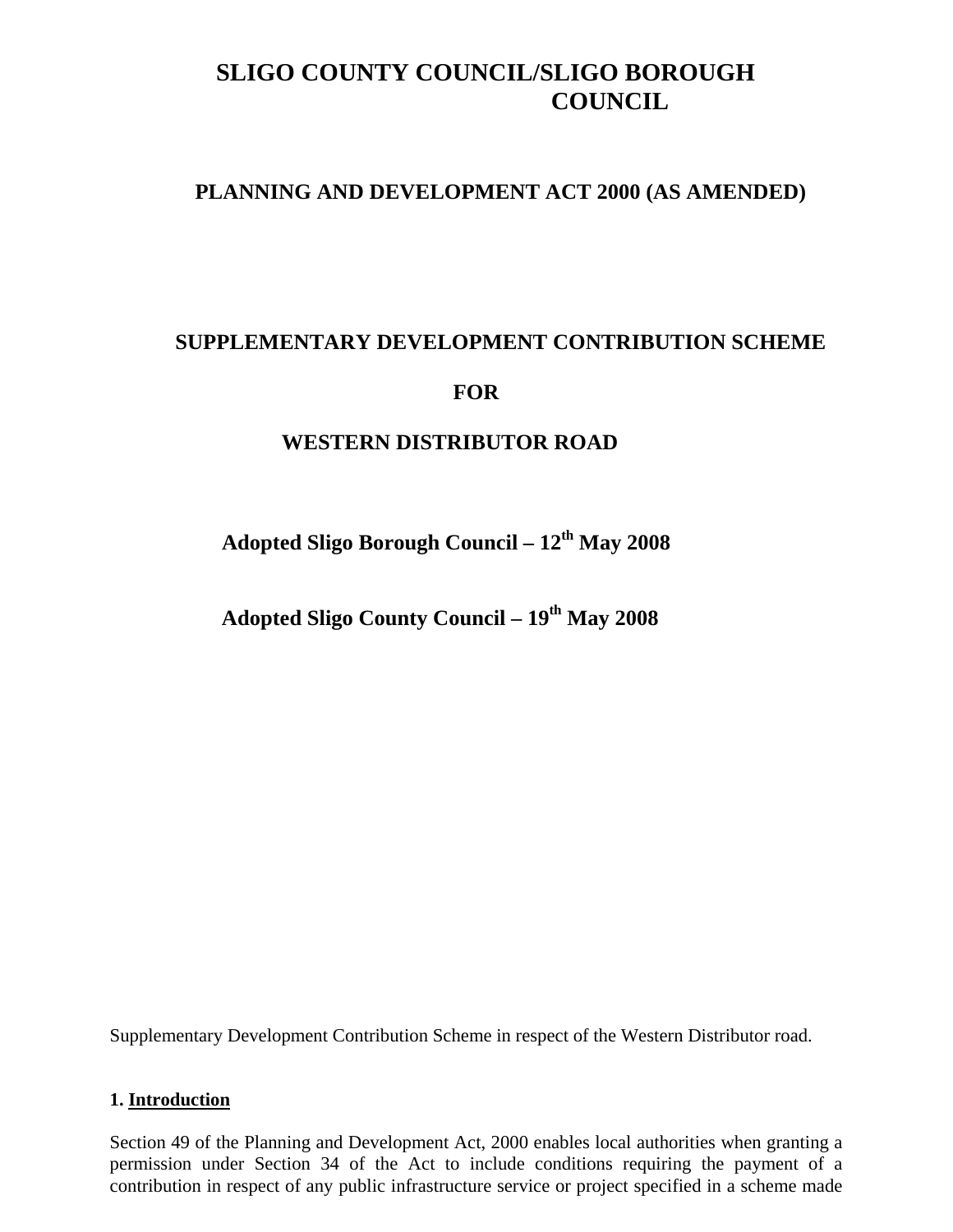by the Planning Authority, hereafter referred to as a "Supplementary Development Contribution Scheme". The making of such a Supplementary Development Contribution Scheme is a reserved function.

The Public Infrastructure Service or project shall be provided or carried out, as may be appropriate, by the planning authority or, pursuant to an agreement entered into by a local authority, any other person. In addition the service or project shall benefit the development to which the permission relates when carried out.

### **"Public infrastructure service or project" means:**

- a) The provision of particular rail, light rail or other public transport infrastructure, including car parks and other ancillary development,
- b) the provision of particular new roads,
- c) the provision of particular new sewers, waste, water and water treatment facilities, drains or watermains and ancillary infrastructure.'

# **2. The Project**

The particular project is the provision of a strategic Non-National urban link road on the Western side of Sligo City called the Western Distributor road. This has been included as an objective by Sligo Borough Council & Sligo County Council in the Sligo and Environs Plan 2004 - 2010. This project is an important part of Sligo's infrastructural development programme, which is geared, inter alia, to the development of Sligo as a Gateway City as envisaged under the National Spatial Strategy and the recently published National Development Plan.

The proposed development has been included in Sligo City Development Plans since the 1970's and the need for the road has been identified in traffic studies undertaken in 1975, 1985, and 1995 and again in 1999.

Sligo Borough Council and Sligo County Council approved the scheme under the Part 8 process in June 2007.

# **Reasons for the Western Distributor Route include:-**

- To facilitate the development of the large area of zoned and generally undeveloped lands to the Southwest of Sligo City.
- To provide access to the proposed IDA Business Park on IDA owned lands at Oakfield.
- To reduce traffic congestion and to improve access to existing residential areas on the western side of Sligo City.
- To improve access to the existing IDA Business Park at Finisklin.
- To improve access to Sligo Airport at Strandhill.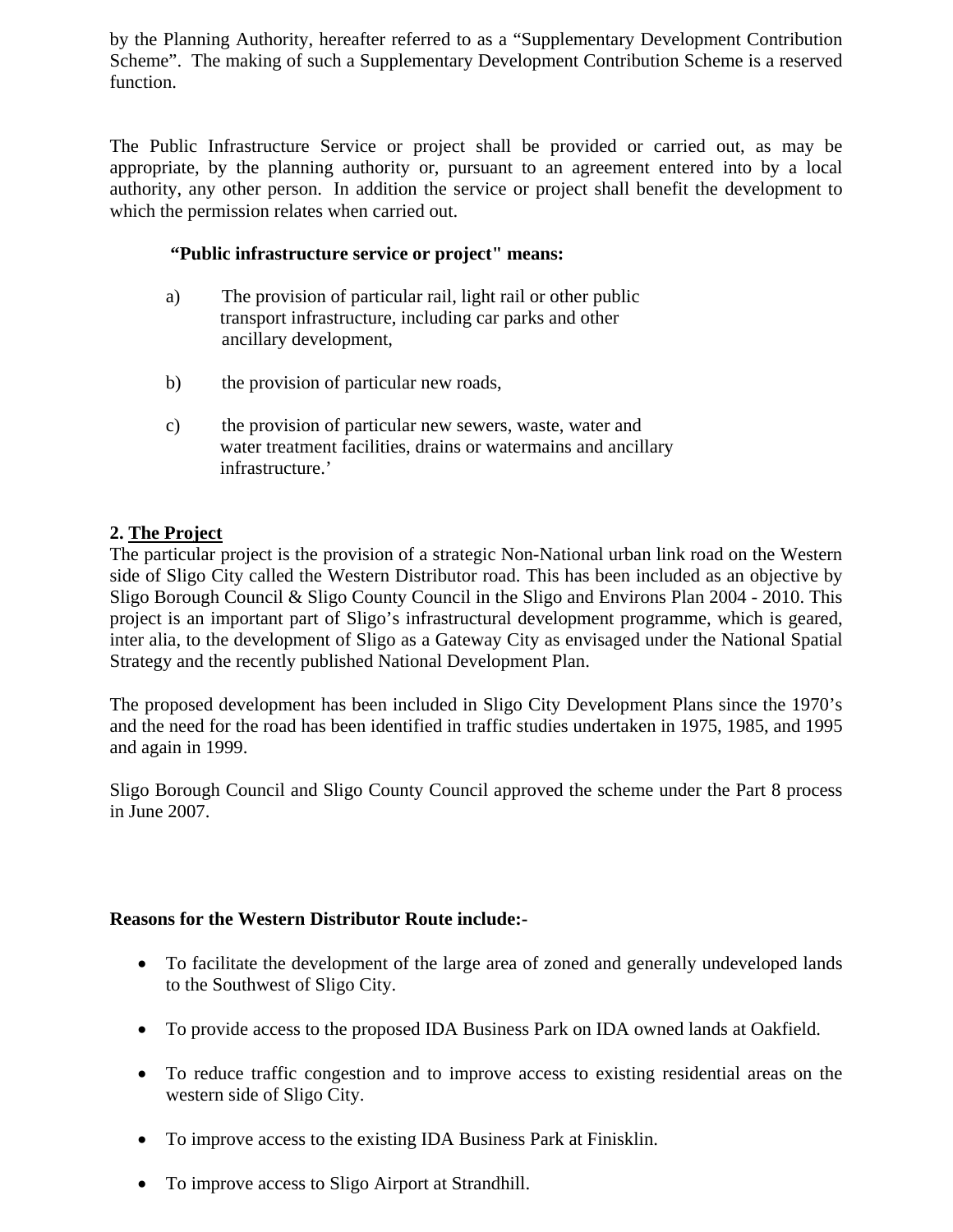The road is some 3 kilometres in length and will link the Strandhill Road to the Caltragh interchange on the Sligo Inner Relief Road. The road is outlined on the map attached hereto.

# **3. Cost of Project**

It is estimated that the total cost of the development of Western Distributor Road will be in the order of €48 million. It is anticipated that 19.2 million will be funded through the Supplementary Development Contribution Scheme with the balance to be funded by the Dept of Transport. These figures may be subject to variation.

# **4. Area To Which the Scheme Shall Apply**

Section 49 requires that the area to which the scheme will apply must be specified. Therefore the scheme shall apply within the area outlined on map attached hereto, which is considered to be the area to benefit from the proposed development.

# **5. Duration of the scheme:**

This Scheme shall apply for a period of 20 years commencing on its adoption by the members. The Planning Authority may, at any time, by resolution, amend this supplementary development contribution scheme for the purpose of modifying the manner of determining a contribution pursuant to a condition where the cost of carrying out this project is less than the cost that was estimated when the planning authority first determined the amount of the contribution.

# **6. Basis for Determination of Contributions and Level of Contributions**

The planning authority has had regard to the actual estimated cost of providing this project. Any benefit which accrues in respect of existing development has not been included in determining the levels of contributions required.

 The Supplementary Development Contribution Scheme provides for the payment of different contributions in respect of different classes or descriptions of development. The basis for determining the contributions to be paid in respect of this project is set out hereunder.

In this regard, the Sligo and Environs Development Plan 2004-2010 designates a number of different zoning objectives for those areas to be covered by the scheme. Table 1 below outlines the various use classes specified within the development plan and indicates the extent of land which would be the subject of the proposed scheme.

| <b>Use Class</b>         | Area (ha) |
|--------------------------|-----------|
| Residential – R1, R2, R3 | 78.7      |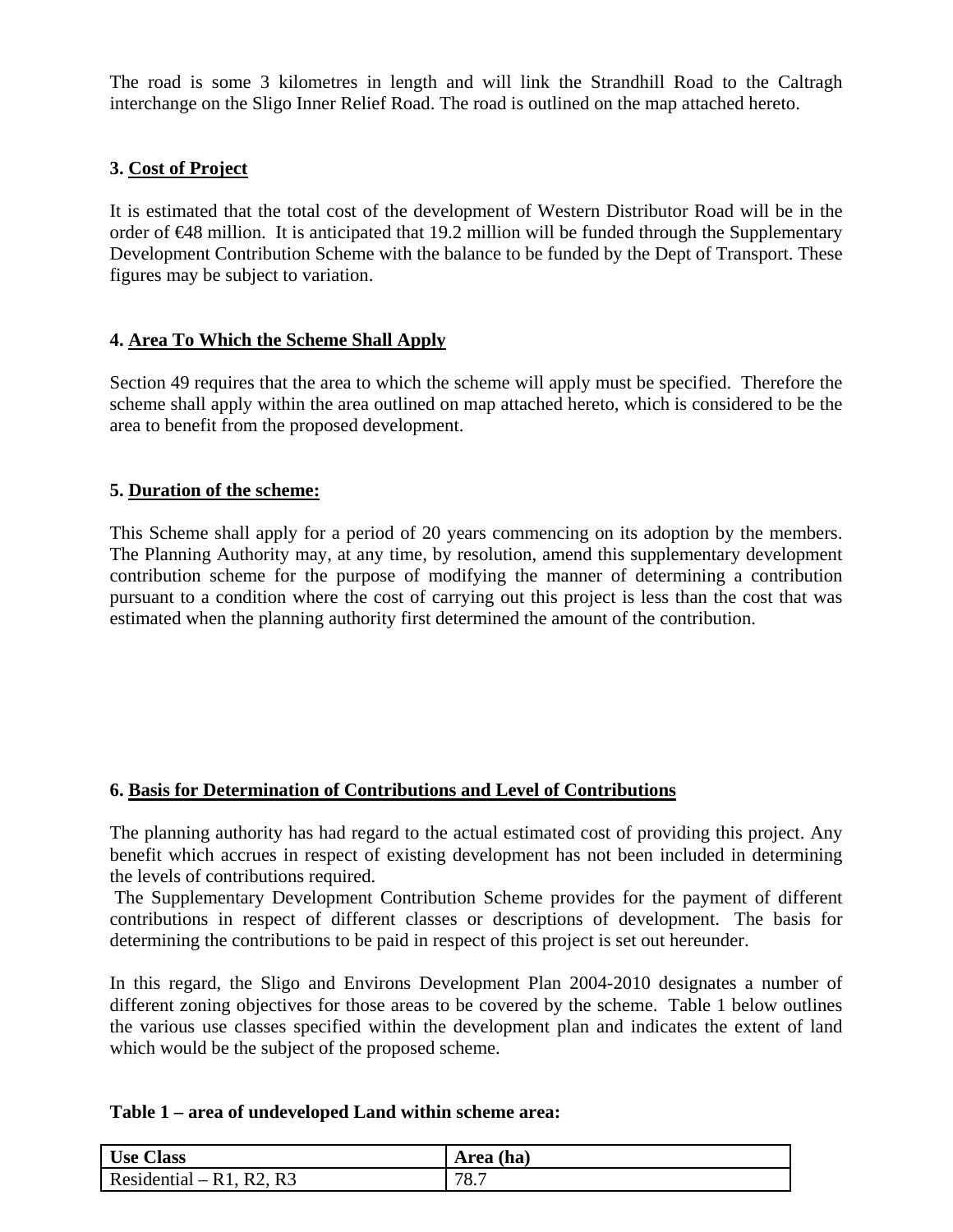| Industrial / Business $-$ BITP | 57.72 |
|--------------------------------|-------|
| Commercial $-$ C2, C3, NC, RP  | 61.67 |

The percentage of the total amount of  $\epsilon$ 19.2 million to be levied on each of the use classes is proposed as follows;

| <b>Use Class</b>  | % of Contribution | Amount                 |
|-------------------|-------------------|------------------------|
| Residential       | 40                | $\epsilon$ .68million  |
| Industry/Business | 30                | $\epsilon$ .76million  |
| Commercial        | 30                | $\epsilon$ .76 million |

#### **6.1 Residential**

The Development Plan incorporates four types of zoned land within which residential development is permissible. Each of these use classes would accommodate a range of housing densities. An average density is assumed for each of the zones as indicated on Table 2 below. In addition, deductions have been made to the total undeveloped land area in each zoning to reflect the amount of land reserved under Part V of Planning act for social housing (10%) and land which will remain undeveloped over the lifespan of the contribution scheme (40%). In relation to the C2, C3 and NC use classes, it is assumed that only 50% of this land will be developed for residential purposes.

**Table 2 – Capacity of Land** 

| <b>Use Class</b>       | Area (ha) | Less deductions<br>(50%) | Average<br><b>Density</b> | No.<br>Average<br>of Units |
|------------------------|-----------|--------------------------|---------------------------|----------------------------|
| Residential            | 17.94     | 8.97                     | 25 per ha                 | 224.25                     |
| Density R <sub>2</sub> |           |                          |                           |                            |
| Residential            | 60.76     | 30.38                    | 40 per ha                 | 1,215                      |
| Density R3             |           |                          |                           |                            |
| Commercial             | 61.67     | 30.84                    | 40 per ha                 | 1,233                      |

Accordingly, it is estimated that approximately 2672 residential units will be the subject of the supplemental development contribution scheme. The contribution payable will amount to  $\epsilon$ 2900 per residential unit.

#### **6.2 Industry / Business**

A total of 57.717 hectares of undeveloped land is zoned BITP within the area covered by the scheme. The I.D.A own 30.434 hectares or 52.73% of these lands. The contribution payable by the I.D.A will be 52.73% of the required contribution from this sector. The contribution payable by the remaining land owners will be 47.27% of the contribution required. The contribution payable by the I.D.A will amount to €3.03million. The contribution payable by the other land owners will amount to  $\epsilon$ 2.73million or  $\epsilon$ 100,062 per hectare.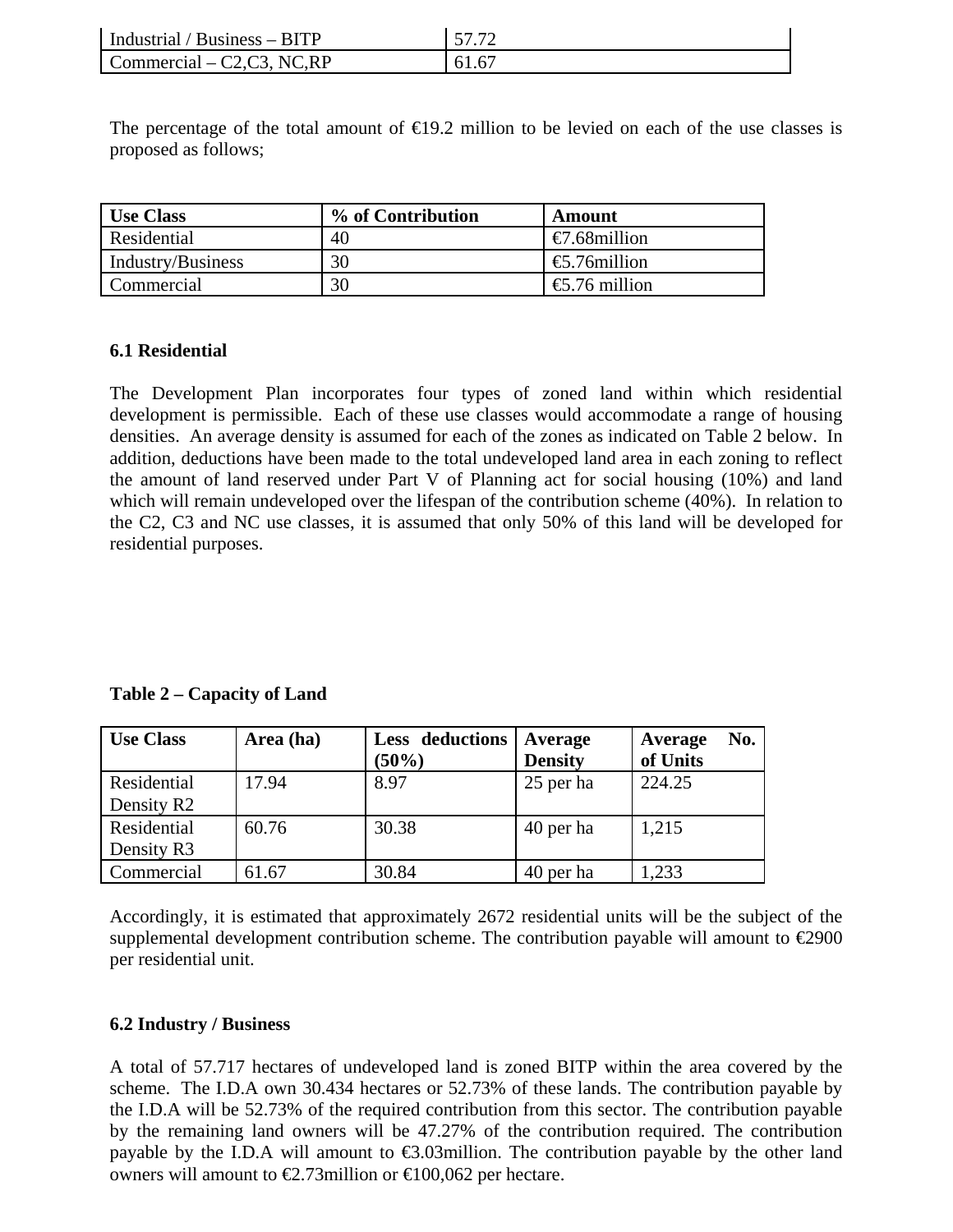# **6.3 Commercial**

A total of 61.67 hectares of undeveloped land is zoned C2, C3, NC and RP within the area covered by the scheme of which 50% has been assumed to be reserved for residential purposes. Furthermore, it is assumed that only 50% of this land will be developed within the timeframe of this scheme (i.e. approx 15.42ha remaining). Section 3.2.3 of the development plan recommends a range of plot ratios which would be considered acceptable in each use zone. It is assumed that a plot ratio of 1.5 will be achieved on these lands. Accordingly, it is estimated that approximately 231,263 sqm of commercial floor space will be the subject of the supplemental development contribution scheme. The contribution payable in respect of new commercial floor space, to include extensions, will amount to  $E$ 5 per square metre.

# **6.4 Conversion of residential units**

Where an existing residential unit is extended or converted to create an additional residential unit, the appropriate rate of contribution will be payable in respect of each additional unit

# **6.5 Change of use from Residential to Industrial/Business or Commercial**

The charges shall apply in the case of a change of use from residential to Industrial/Business or Commercial use with an allowance being made for any development contributions already paid in respect of the residential development.

# **7. Method of payment of contribution:**

The Planning Authority will apply conditions requiring payment of the contributions provided for in the scheme to all relevant decisions to grant Planning Permission.

Contributions shall be payable in accordance with the terms of the condition set out in the Planning Permission. The Planning Authority may facilitate the phased payment of contributions. The prior written agreement of the Planning Authority will be required to any such phasing. The planning authority may require the giving of security to ensure payment of contributions.

# **8. Reductions/Exemptions:**

The Council may allow for the payment of a reduced contribution or no contribution in certain circumstances. Particular regard shall be had to the following categories of development: -

- **Development by or on behalf of a voluntary organisation which is designed or intended to** be used for social, recreational, sporting, or religious purposes by the inhabitants of a locality, or by people of a particular group or religious denomination, and is not to be used mainly for profit or gain
- Development which is designed or intended to be used as a workshop, training facility, hostel or other accommodation for persons with disabilities and is not to be used mainly for profit or gain
- Restoration / refurbishment to a high architectural standard of buildings included in the record of protected structures
- Social housing units including those which are provided in accordance with an agreement under Part V of the Planning & Development Act 2000 or which are provided by a